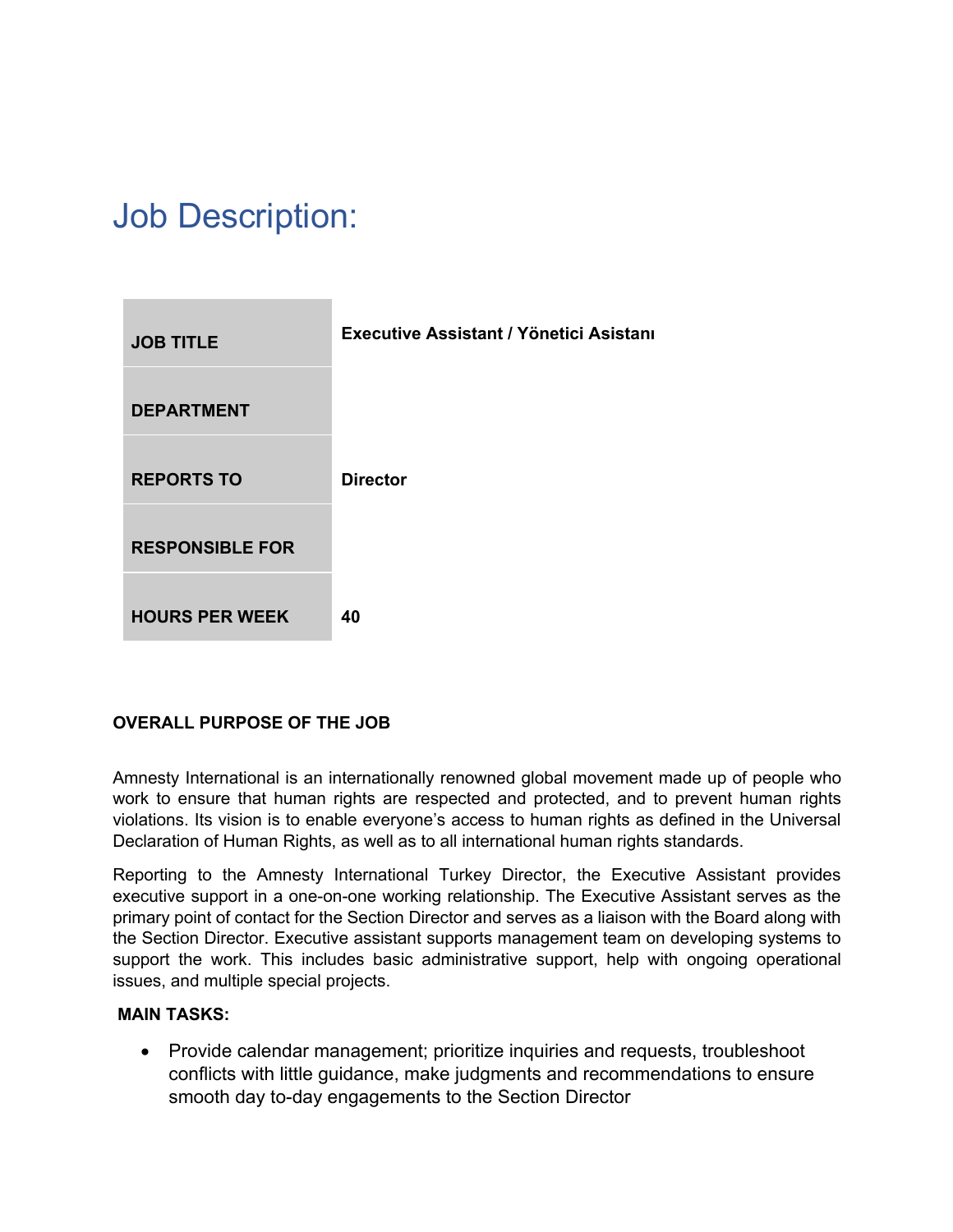- Produce correspondence, presentations, and reports both of a general and confidential nature on behalf of the Section Director and prepare and edit correspondence, presentations, reports, and memos.
- Manage all scheduling and travel logistics for the Section Director and board members by working together with relevant teams/members. Assist Section Director and board members in expense reporting.
- Support the Section Director in internal and external communications, organizational strategy and, and all other special projects as assigned.
- Support and manage a high-volume of requests and projects to meet the objectives of the management and governance.
- Working closely with relevant organisational support team to organize, facilitate meetings and events for meetings, retreats, various board meetings, and other.
- Join high level lobby, donor, and internal/international meetings along with Section Director whenever it is needed to take minutes; distributing materials and writing debriefs by working closely with Advocacy Team.
- Coordinating and preparing agendas, general minutes taking and distribution, preparation of action lists to support meeting effectiveness and organisational management and governance.
- Ensuring all action items of management team members, director and board members from meetings and correspondence with deadlines are met within the required timeframes.
- Support standing representatives, board, section director during international governance meetings and processes.
- Directly translates, summarize, present or coordinates all these tasks related to internal and external documents relevant to the management and board.
- Project coordination on organisational and governance issues as support required. Providing initial research, analysis and report development as required on projects.

## **SKILLS AND EXPERIENCE**

- Commitment to human rights and Amnesty International's vision and mission.
- Minimum 2 years related work experience
- Familiarity with non-profit sector
- Strong interpersonal skills with the ability to take initiative, multi-task, be a teamplayer, adapt to shifting priorities, and prioritize work
- Fluent in English and Turkish
- Excellent communication skills, both verbal and written
- Demonstrated writing and analytical skills
- Excellent organizational skills, commitment to accuracy and attention to detail
- Ability to access a wide range of sources and networks for information
- Good judgment and ability to function independently
- Good working knowledge of all Microsoft Office applications,